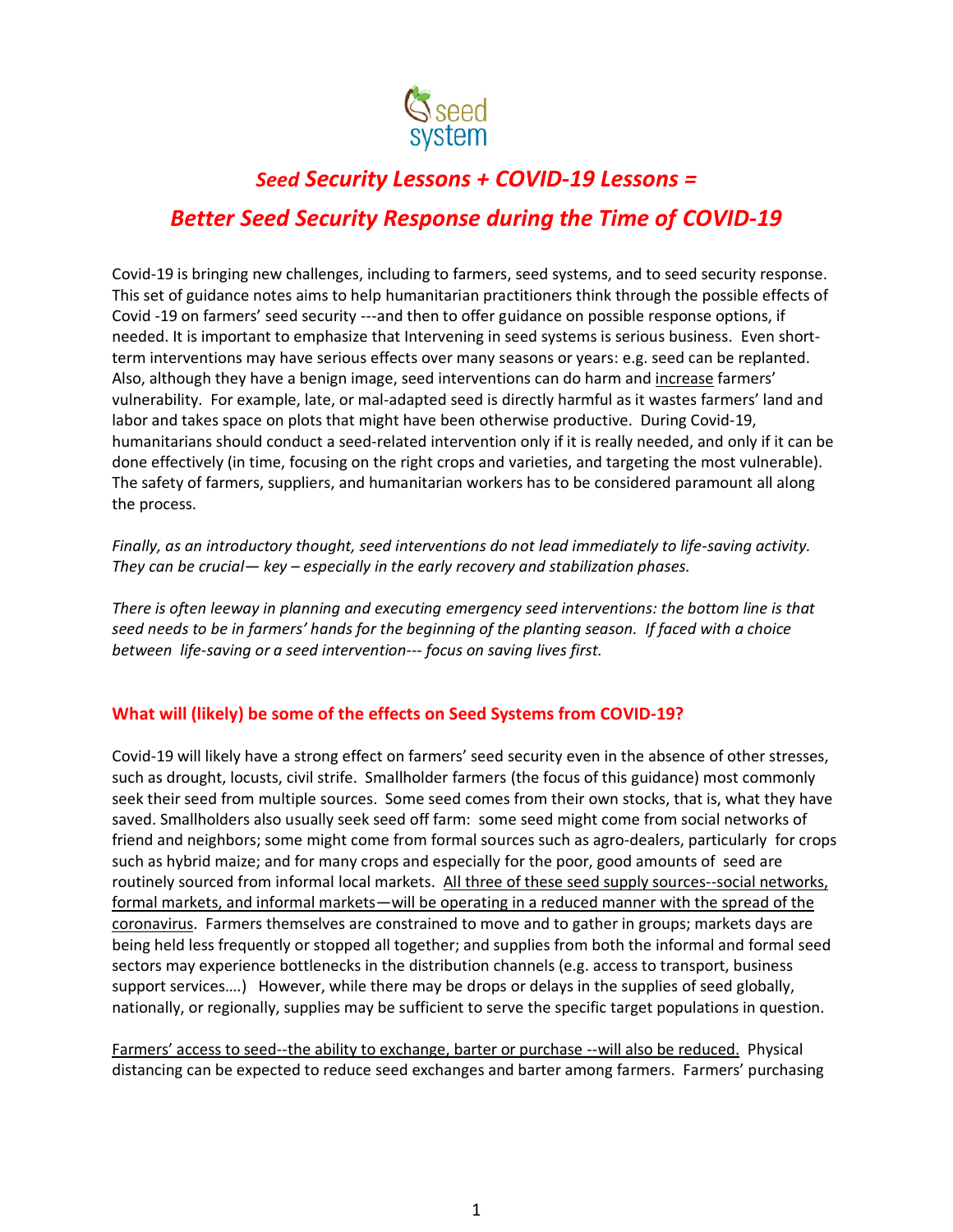power of seed may also decline considerably as their ability to sell goods, sell labor, or carry on with business opportunities will likely be curtailed. Again, this curtailing of access is not a question of 'if' but the degree of the constraint. In many locales, farmers may indeed have the resources to access the seed they need.

To help initially address both these possible constraint issues of seed availability and access, it is Important to remember is that smallholder farmers do save some seed and for the large majority of their crops. (For smallholders, the big exceptions may be hybrid maize and vegetable seed). **Step 1 in addressing Covid-19 constraints is to encourage farmers to save the seed they have**- not sell it for cash; not eat it—and also to store it carefully. Humanitarian messaging to farmers to save and store their seed was among the more important interventions during the Ebola crisis—a crisis that has important similarities with Covid-19. Messaging can be designed to put no one at risk: it can be done remotely.

In brief, Covid-19 in itself, will likely have important effects on farmers' seed security and especially on poorer farmers' seed security—that is, those most linked to routine local market use.

That said, in much of farming reality, the Covid-19 stress is overlain with other stresses that also may affect farmers' seed security-- drought, locust attacks, conflict. Hence, farmers' seed security for the upcoming season may be affected by multiple stresses: Covid 19 + other (natural or manmade)—and Covid-19 may not be the prime constrainer. All stresses need to be assessed and, if there is an intervention, the response needs to be tailored to aim to mitigate all.

## **How to decide whether to intervene: assessments**

One should intervene with a specific seed intervention only if there is a real seed security problem. This situation needs to be assessed: In no case should seed aid be given blindly. The assessment conditions may not be perfect but remote data collection methods can give partial insight, e.g. phoning, texting, using messaging apps and the like. Non-essential in person interviews should not be part of an assessment plan at this time. Government officers, local agronomists, key farmers, NGO workers still living in communities all may have valuable insights that can be gained remotely. (See resources below for assessment guides.)

#### *Channels to assess in terms of seed availability*

In terms of supply channels three are critical ones. All need to be assessed. (Failure or shortages in one channel can often be compensated by supplies in another.)

a) *Farmer seed supplies*. Have farmers stocked seed (note it may be combined with grain)? is it in good condition? Are amounts generally sufficient for sowing (or to meet what portion of needs) ?

Remember, amounts vary by major crop and relatively small amounts of seed are needed for many e.g. for smallholders, maybe 15 kg of common bean or 2 kg of sorghum. One needs to know these location -specific sowing amounts: they are easy to calculate. Consult existing information sources for areas sown by crop and then divide by farmers routine sowing rates- (actual sowing rates, not recommended ones).

b) *Local market supply:* Precise local market analysis is difficult at any time, but more so during Covid-19. Two basic queries need to be answered.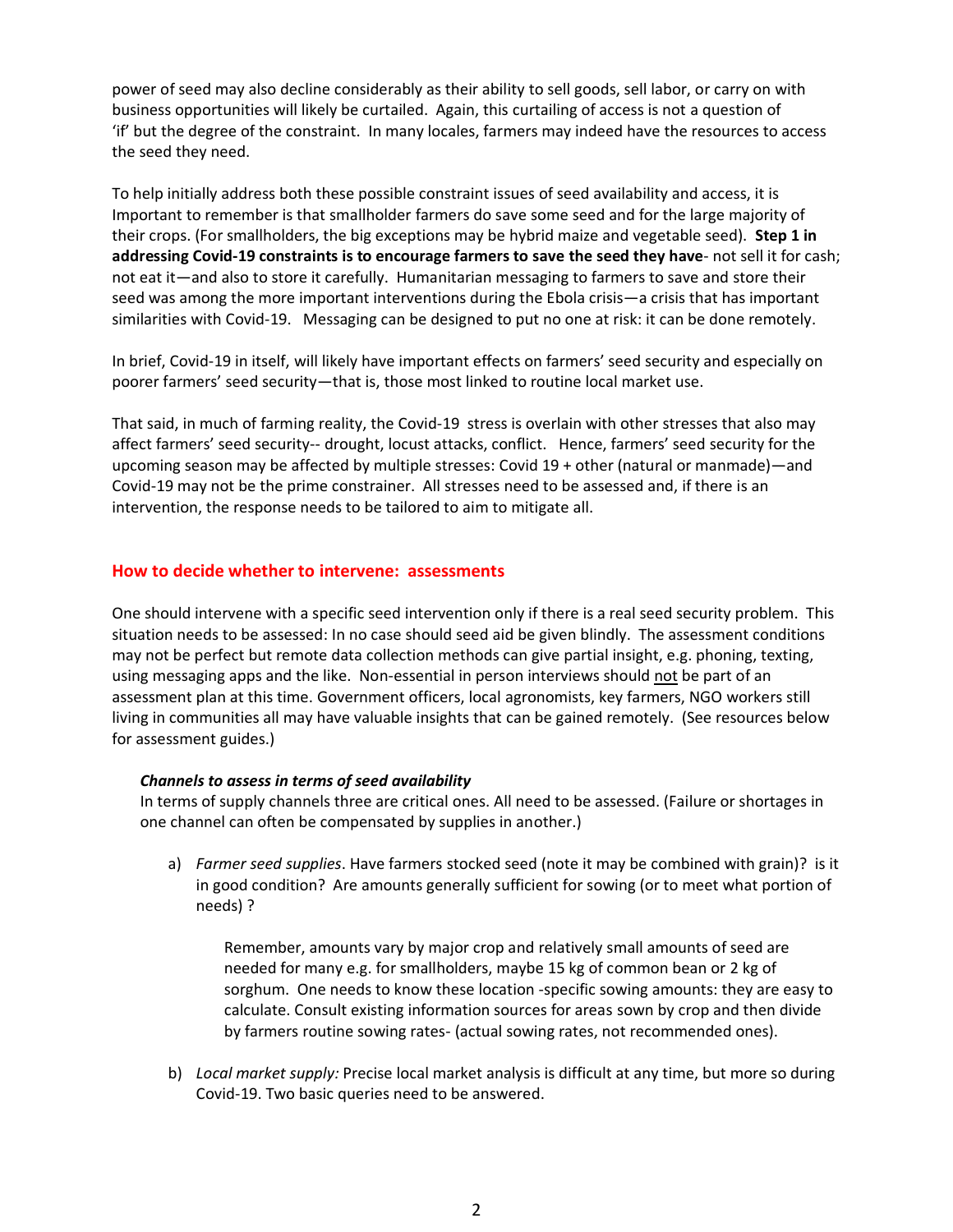What is the supply- vs. normal. Here contacting the big traders may be the best source of information. The focus should be on crops for which seed is normally sourced at markets: e.g. the legumes (common bean, cowpea, groundnut) , maize…. The focus should also be on crops needed for the next growing season. Learn about relative amounts available for sale versus normal and whether the source regions are comparable to areas where the seed will be sown. (Seed needs to be adapted).

Is the market functioning for customers? Are market days being held? Are there safety measures in place to protect both sellers and customers?

c) *Formal sector supply*. Do agro-dealers and their parent seed companies anticipate having stocks of the right crops and varieties? Are input shops still open? Are safety measures in place?

#### *Issues to review in terms of seed access*

Farmers' purchasing power and ability to barter and exchange will emerge from overview livelihood assessments. Also, in terms of seed security, it is useful to have a sense of how much farmers spend on seed each season (although this might be difficult information to garner quickly). Seed costs also are just one element in household expenses. Livelihood analyses should add 'seed' in their asset need tally.

*Quality-* At this time, Covid-19 itself would not be expected to compromise quality of home stocks, that are put on offer in local markets, or the quality of certified seed. Other stresses (e.g. drought/ locust) could compromise quality.

#### *Indicators of stress*

Indicators of stress need to be developed for both the supply and user side.

On supply, there will inevitably be bottlenecks in supply chains and general distribution modalities. Are this dramatic enough to affect seed availability, e.g. seed supply coming from entire regions cut off?

Indicators from the user-farmer side are particularly key: are there acute seed security indicators?

- Stocks of key crops greatly reduced (and why?)
- Quality of stocks greatly degraded (e.g. insect attack)
- Critical seed stocks eaten (and why)
- Crops types to be planted have significantly changed—and why
- Farmers planting sub-optimal varieties- and why
- Areas to be planted greatly reduced (and why)

Getting the 'why' is very important as the driving factor may not be linked to seed issues. For instance, farmers may be planting reduced areas as physical distancing has decreased labor availability.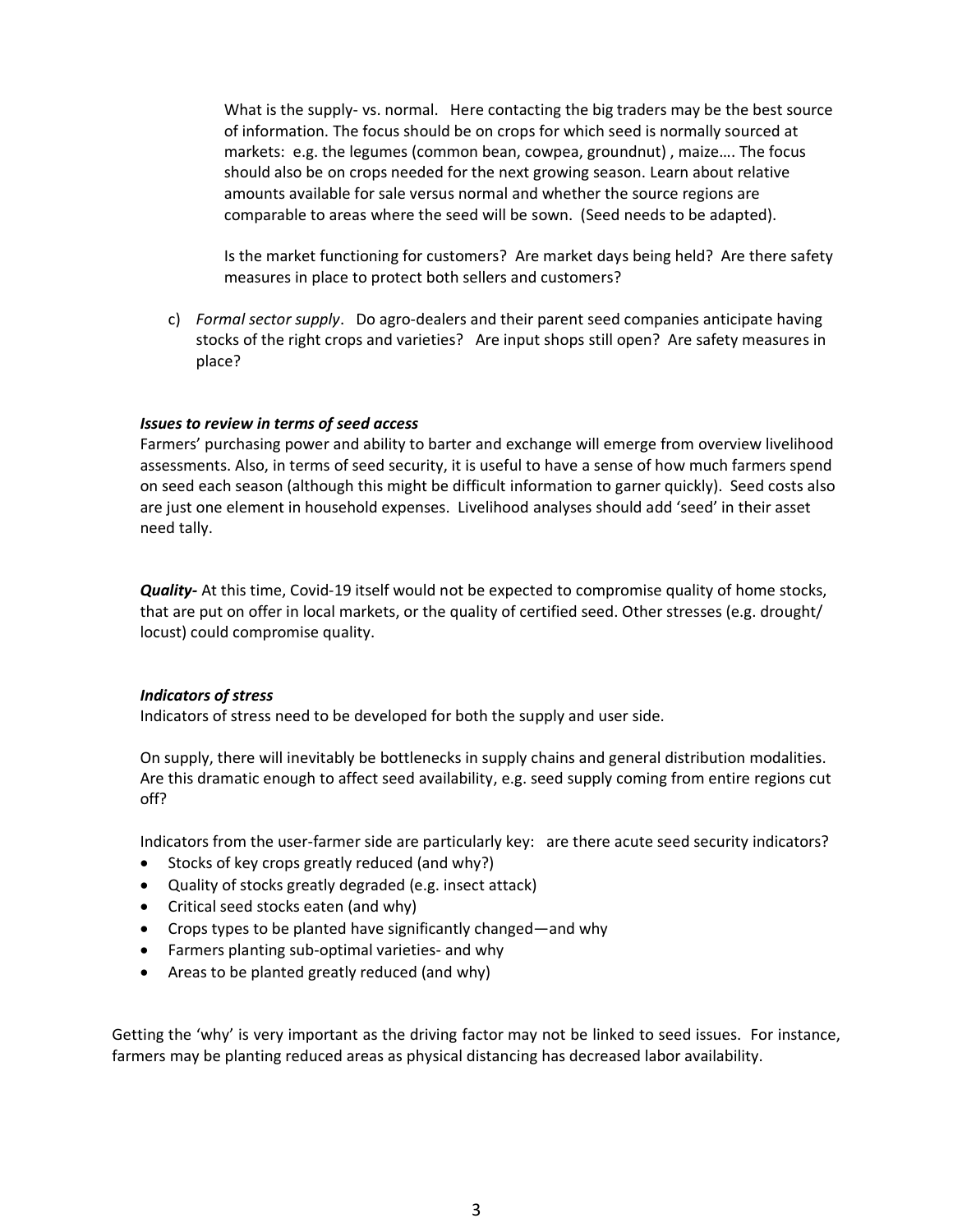In all cases, remote assessments can always be done. Knowing what to look for and understanding elements of seed security is central; doing some background work on 'what is normal,'; and contacting knowledgeable informants are the basic key ingredients.

# **If intervening, how to implement different types of seed-related responses**

## *General intervention guidance: good practices*

If a problem is identified, whether related to the seed security framework elements of availability, access, or quality [the latter divided into variety quality seed quality per se (health, germination)], there are essential 'good practices' which cross-cut the intervention types.

- 1. Investment in two-way information systems (radio, SMS, WhatsApp) will be key for diverse reasons: encouraging farmers to save seed; assessing constraints on a continued basis and getting farmers' feedback. (Think 'information' even before 'seed'.) Skeletal staff and risk of infection translate to the need for unusually refined remote information systems.
- 2. Crops put on offer should be priority ones for the upcoming season: priority in terms of food security, nutrition, and resilience to other stresses encountered (e.g. drought). Markets may not be functioning, so ongoing programs geared to specific value chains or grown primarily for income generation might be reviewed. Key for all crops offered is that farmers should be given choice, whenever possible.
- 3. Crops and varieties put on offer should be proven to be adapted and meet farmers' preferences. Preferences are not likely to change under Covid-19 but the supply of a specific crop or specific variety could be more limited. It is better to have no seed intervention than to promote unadapted /undesired seed.
- 4. Provision or offering of new varieties should not be done. Full stop. Introducing crop or variety novelty in 'normal' (non-Covid-19 ) is risky at the best of times (see resources below). New introductions always have to be accompanied by extension services – and these information sources cannot conduct necessary follow-up during the virus period.
- 5. Storage information should be promoted. Encouragement to store needs to be given heightened visibility, much more than in routine seed security. Technical advice on different types of storage operations needs to be made available.
- 6. Inform the Food Security Cluster or similar body coordinating humanitarian activities of planned seed security activities. This can ensure alignment with national norms and enhance learning and impact.

# *Guidance for Direct Seed Distribution (DSD): specific issues to Covid-19*

Guidelines and detailed manuals exist for the distribution of direct aid (resource below). These would need to be tailored to DSD during the time of Covid-19. Physical distancing, staggering of distribution (to avoid groups gathering), ensuring for protocols handwashing and clean equipment and sites of distribution are all key and transcend seed-linked issues per se. Select seed issues include: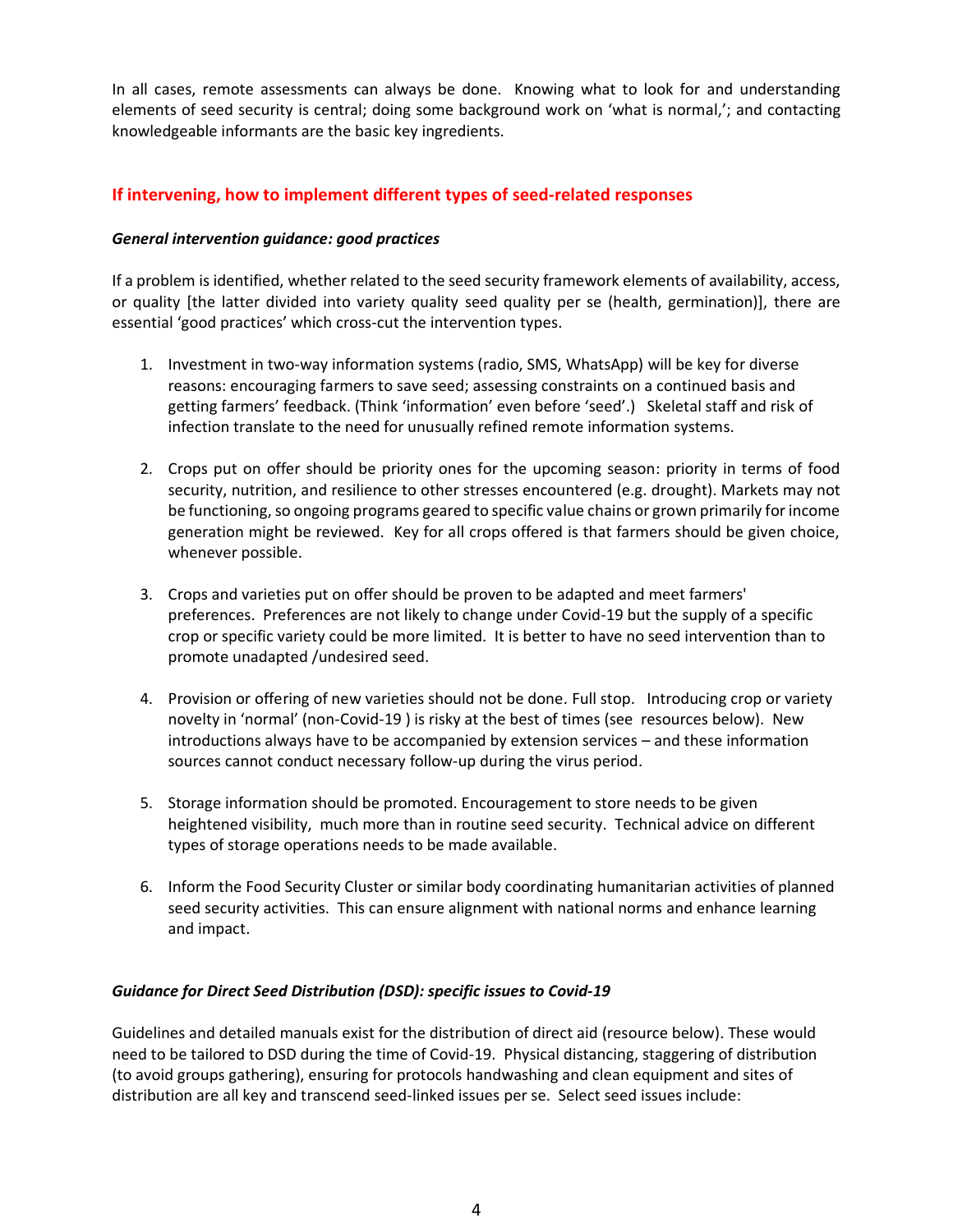*+ Seed supply.* Focus on supply of crops and varieties that are essential for the upcoming season. For seed, also remember that, to remain viable, it has to be stored in dry and cool areas, and transported so as to minimize breakage or insect infestation. Choose suppliers and distributors who understand seed (local or outside experts).

+ Quality screening. Ensure that sufficient quality screening has taken place. Non-certified seed may not be accepted by donor, host government or other in-country stakeholders and large scale screening by seed inspection services may be curtailed during Covid-19 due to staff reductions and field mobility restrictions. Also, alternative types of screening, e.g. using local less formal experts, may be difficult to mobilize during this period although some donors allow for non-certified seed as long as the NGO implementer assumes responsibility for seed quality assurance. Some countries do allow for relaxing of regulations during crisis, e.g use of Standard or Emergency seed. Humanitarian practitioners need to be up to date on the legal regulations for quality assurance in their given context.

+ Timing and timelines. Be aware that distributions during this period will demand more time than normal – and with skeletal staff (e.g. delays in inspection, transport and additional needs for logistical safety of both aid workers and recipient farmers). Remember that seed aid, to be useful, has to arrive at planting time.

+ Remote follow-up and feedback. Ensure immediate feedback mechanisms to identify (and solve) problems.

## *Guidance for Cash/Vouchers for seed: specific issues linked to Covid-19*

## *Note this CVA experience linked to seed security is relatively limited to date*

A good deal of guidance now exists for the Cash and Voucher Assistance in this time of Covid-19. Also, very recent work (2020) has reviewed cash transfers used for seed security, in normal, non-Covid-19 settings (resources below)

To-date, there is relatively little humanitarian experience directly linking cash use to seed security response. If an organization has not implemented this approach before, now might not be the time to experiment. Voucher use tied to seed security response has been more common, but particularly with the focus on linking vouchers to agro-dealer (formal sector supply). Assessments will show if formal sector supply is sufficient in volume and with the right crops and varieties. Beyond market functioning, much will hinge on the priority crops chosen as being important for the upcoming season. Three seedlinked issues linked the possible use of CVA (and especially vouchers) for purposes of seed security response during Covid-19

+ seed supply. Link only to sources that have seed of the crops and varieties ties that are priority. Review whether these sources have outlets very near to the communities being served.

*+* quality screening*.* Ensure that sufficient quality screening has taken place. Non-certified seed may not be accepted by donor, host government or other in-country stakeholders

*+* remote follow-up and feedback*.* Ensure immediate feedback mechanisms to identify (and solve) problems. Feedback is also needed to build insight into this implementation type